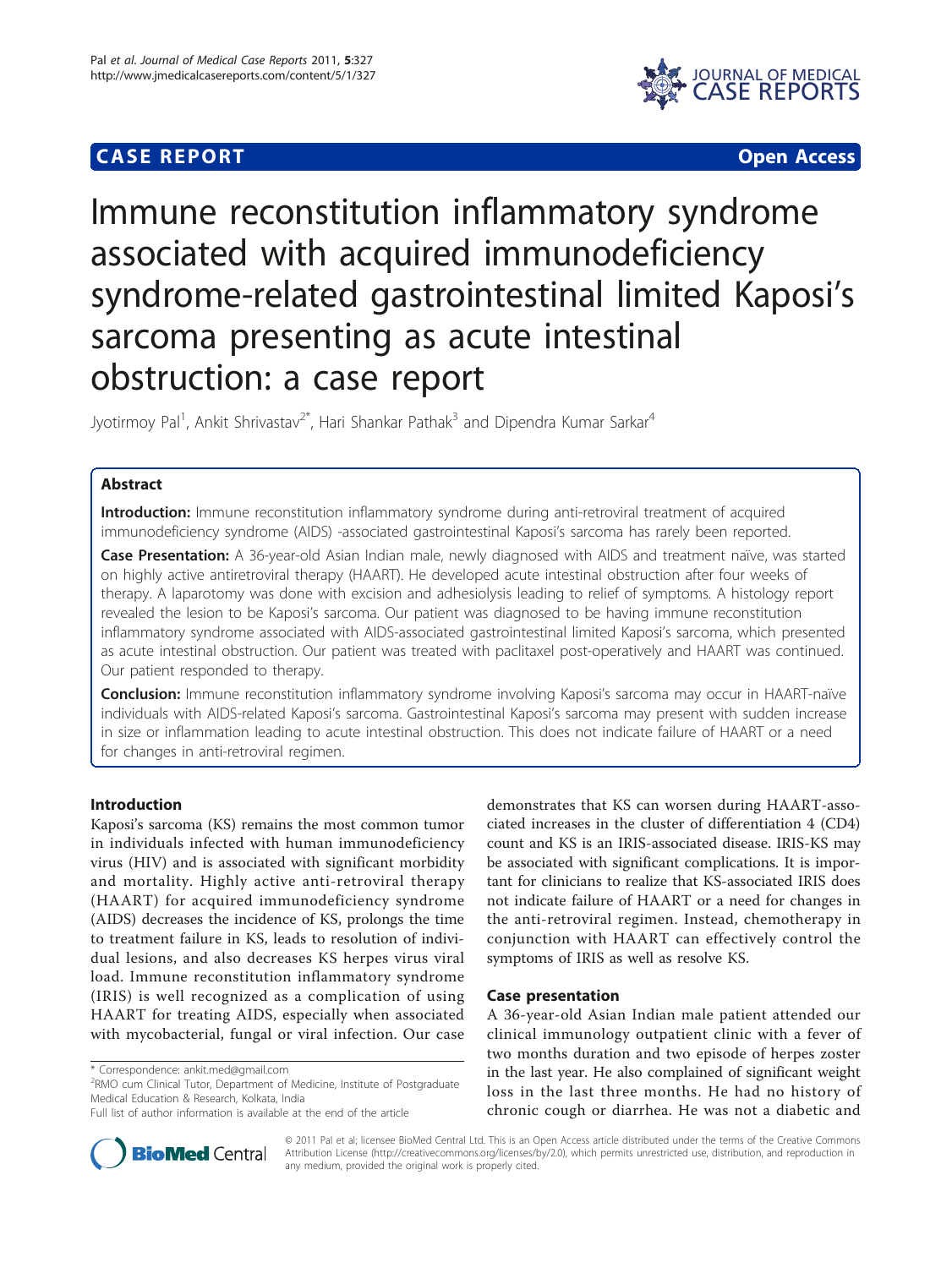not alcoholic. Our patient had a history of multiple unprotected sexual exposure around eight years ago.

On clinical examination his vitals were normal. He had a mild pallor and oral candidiasis. He had no significant lymphadenopathy or any cutaneous lesions. A systemic examination revealed no significant abnormality. Routine investigations were within normal limits. An ultrasound of his abdomen revealed no abnormality. An enzyme-linked immunosorbent assay (ELISA) for HIV-1 was positive and this was confirmed by western blot. Serology for Hepatitis B and C was non-reactive. Our patient's CD4 count was 67/mm<sup>3</sup>. He was put on HAART therapy consisting of nevirapine 30 mg twice a day, lamuvidine 150 mg twice a day and zidovudine 300 mg twice a day.

After 12 days our patient came back with a complaint of upper abdominal discomfort. An abdominal examination revealed mild epigastric tenderness, no organomegaly and normal peristaltic sound. An ultrasound of his abdomen was normal. He was presumed to be suffering from gastrointestinal side-effects, which is very common during initiation of HAART, and advised to take a proton pump inhibitor.

Our patient came back after another two weeks with severe abdominal pain, vomiting and abdominal distension. On examination his abdomen was found to be distended with absent peristaltic sound. An ultrasound of his abdomen was done and showed distended bowel loops with an admixture of air and fluid suggestive of acute intestinal obstruction. Routine investigations were normal and his CD4 count was 356/mm<sup>3</sup>. We put our patient on conservative management with fluids and nasogastric suction. However there was no improvement in 24 hours and our patient complained of increasing pain. A surgical consultation was taken and an exploratory laparotomy was performed with universal precautions. On exploration, small bowel loops were seen matted with a minimal amount of ascites. Purple colored patches, three in number, were seen on the serosal surface of his small bowel. Three thick walled, purple colored rounded cystic lesions adherent to surrounding bowel loops and omentum containing dirty white fluids were seen on the small bowel mesentery. The lesions had prominent veins over their surfaces (Figures 1 and 2). The lesions were excised; adhesiolysis was performed followed by peritoneal lavage with normal saline. The excised lesion was sent for histopathology.

Our patient's symptoms improved after surgery. He was started on an oral diet after five days. The histological examination of the excised lesion showed tortuous blood vessels lined by a single layer of pleomorphic endothelial cells with extra-vasation of red blood cells in the stroma with spindle cells (Figure [3](#page-2-0)) suggestive of

Figure 1 Purple colored patches on the small bowel serosal surface seen during laparotomy.

KS. His CD4 count was repeated and was 476/mm<sup>3</sup>. Our patient was started on paclitaxel (eight cycles of 100 mg/m<sup>2</sup> intravenously over three hours every two weeks) and the HAART was continued along with supportive management. He responded well to treatment and is doing well on follow-up.

#### Discussion

KS is a multi-focal neoplastic disease that originates from the lymphatic endothelium, most frequently involving the skin. Also commonly involved are the mucous membrane, lymph nodes, gastrointestinal system and lungs. Lesions have been reported in virtually every organ including the heart and central nervous system. Human herpes virus-8 has been strongly implicated as a co-factor in the pathogenesis of KS. In HIV-infected patients, KS is an AIDS-defining illness.



Figure 2 Purple colored rounded cystic lesions lined by tortuous vessels seen on the small bowel mesentery during laparotomy.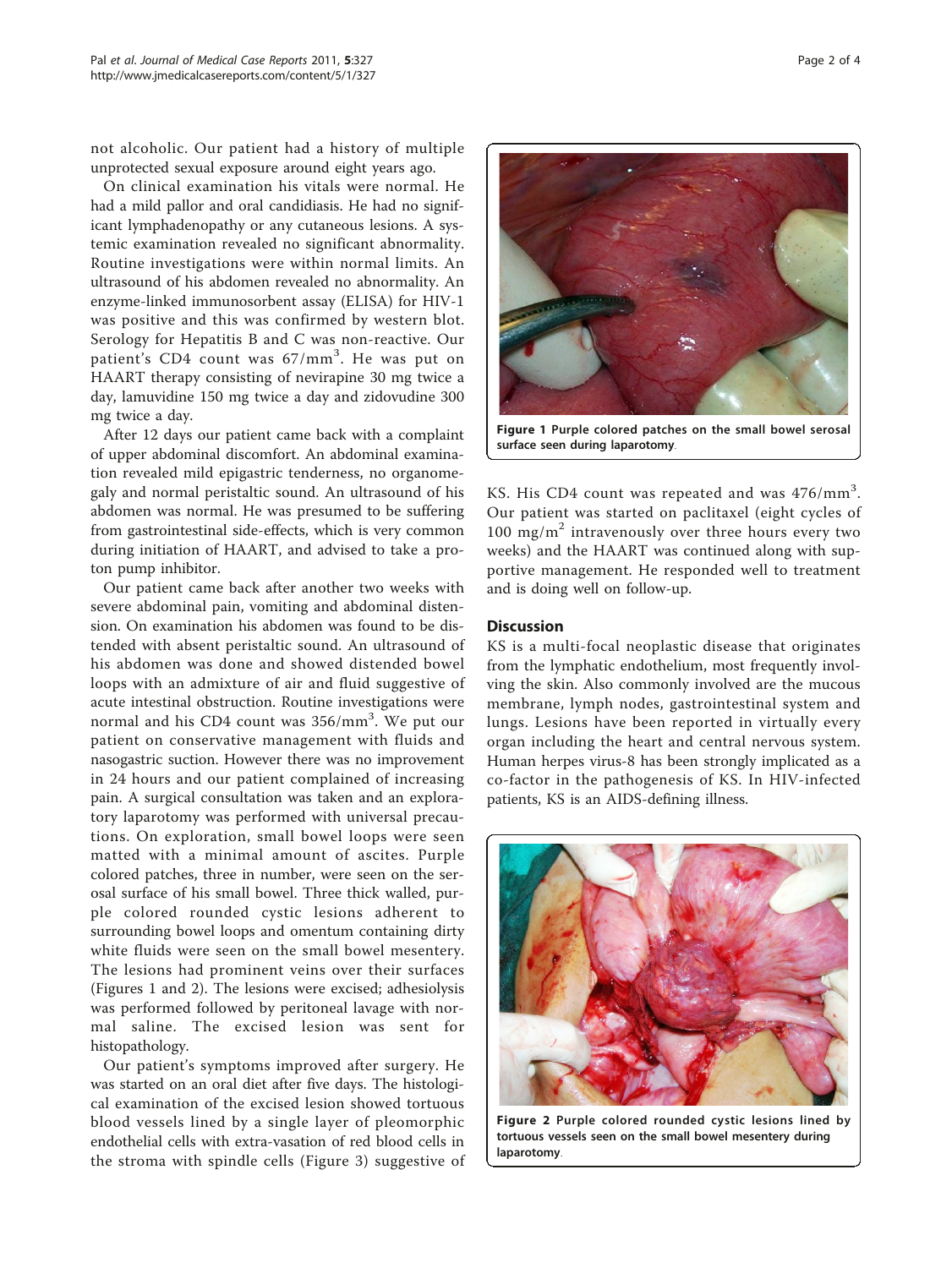<span id="page-2-0"></span>

Gastrointestinal involvement in KS is frequent in patients with advanced HIV disease. In one series of KS, gastrointestinal lesions were found in up to 51% of the cases [[1](#page-3-0)]. Most clinical series have underestimated the overall incidence of luminal gastrointestinal involvement with KS because intestinal lesions rarely lead to symptoms. In a prospective endoscopic evaluation of 50 AIDS patients with KS, gastrointestinal tract involvement was present in almost all cases [[2\]](#page-3-0). In another series, gastrointestinal involvement was reported in 40% of cases at initial diagnosis and up to 80% at autopsy.

Gastrointestinal involvement commonly occurs in association with cutaneous lesions or lymph node involvement, with gastrointestinal tract involvement alone occurring in only 3.5% of cases [\[3](#page-3-0)]. The absence of skin or lymph node KS, however, does not exclude the possibility of gastrointestinal involvement [[2\]](#page-3-0). Gastrointestinal KS is mostly found in the stomach and duodenum with jejunum, ileum or large bowel rarely being involved. The biliary tract is also commonly involved. Lesions appear either as macule, sub-mucosal growth or as nodules [[2](#page-3-0)]. Most of the lesions (80%) are clinically silent with bleeding, protein-losing enteropathy, malabsorption and obstructive jaundice being the most common presentation. Gastrointestinal obstruction has also been rarely reported [\[2](#page-3-0)].

IRIS is an inflammatory reaction to an opportunistic pathogen and/or tumor antigen that occurs early after initiation of HAART in patients with AIDS and is temporally related to an increase in the host's CD4+ lymphocyte count [\[4](#page-3-0)]. IRIS is most frequently observed in individuals with severe CD4+ T-cell depletion and is believed to be due to reconstitution of immune responses to a previously existing (but clinically occult or previously treated) pathogen or tumor antigen, rather than development of a new opportunistic infection or progression of opportunistic infection due to treatment failure. Our patient had AIDS and started on HAART therapy. He was admitted with severe pain abdomen after four weeks of HAART and diagnosed to be having intestinal obstruction. An emergency laparotomy was done which showed matted small bowel loops with purple colored patches and cysts with adhesions on the small bowel serosal surface and mesentery. Adhesiolysis and resection were done and the lesion sent for histopathological examination, which showed it to be a case of KS. Our patient had no features of KS during initiation of HAART. An ultrasound of his abdomen was also normal.

Initiation of HAART is usually associated with a regression of KS. However in this case there was probably a rapid increase in the size of the KS lesion, causing intestinal obstruction. Several features of this case suggest that the worsening symptoms and clinical finding represented IRIS rather than progressive KS. The rise in his CD4 count and the temporal relationship of bowel obstruction to HAART initiation also support the diagnosis of KS-IRIS.

Although KS is prevalent among HIV-1 infected persons, IRIS during anti-retroviral treatment of AIDSassociated KS has only been reported three times [[5-7](#page-3-0)]. In one case, laryngeal obstruction occurred in a patient with known KS shortly after initiation of HAART [\[5](#page-3-0)]. In the second case, parotid gland KS developed in an individual two years after initiation of HAART, despite there being good CD4+ lymphocyte reconstitution and virus suppression [[6\]](#page-3-0). In the third case, rapidly progressive KS lesions with lymphadenopathy and tissue swelling occurred in a patient during anti-retroviral treatment, despite an increased CD4+ lymphocyte count and decreased HIV-1 level and KS-associated herpes virus replication [\[8](#page-3-0)].

In a review of 5,832 patients with AIDS undergoing HAART, Bower et al. identified 150 therapy-naïve patients with a first presentation of KS and recorded their clinic-pathologic features prospectively[[9\]](#page-3-0). They identified ten patients with IRIS-KS in the patient cohort of HIV patients with KS who were started on HAART.

This is a rare case of IRIS associated with AIDSrelated gastrointestinal limited KS, presenting as an acute intestinal obstruction. It is likely that KS-associated IRIS is more common than the literature reflects due to limited awareness of this condition. It is important for clinicians to realize that KS-associated IRIS does